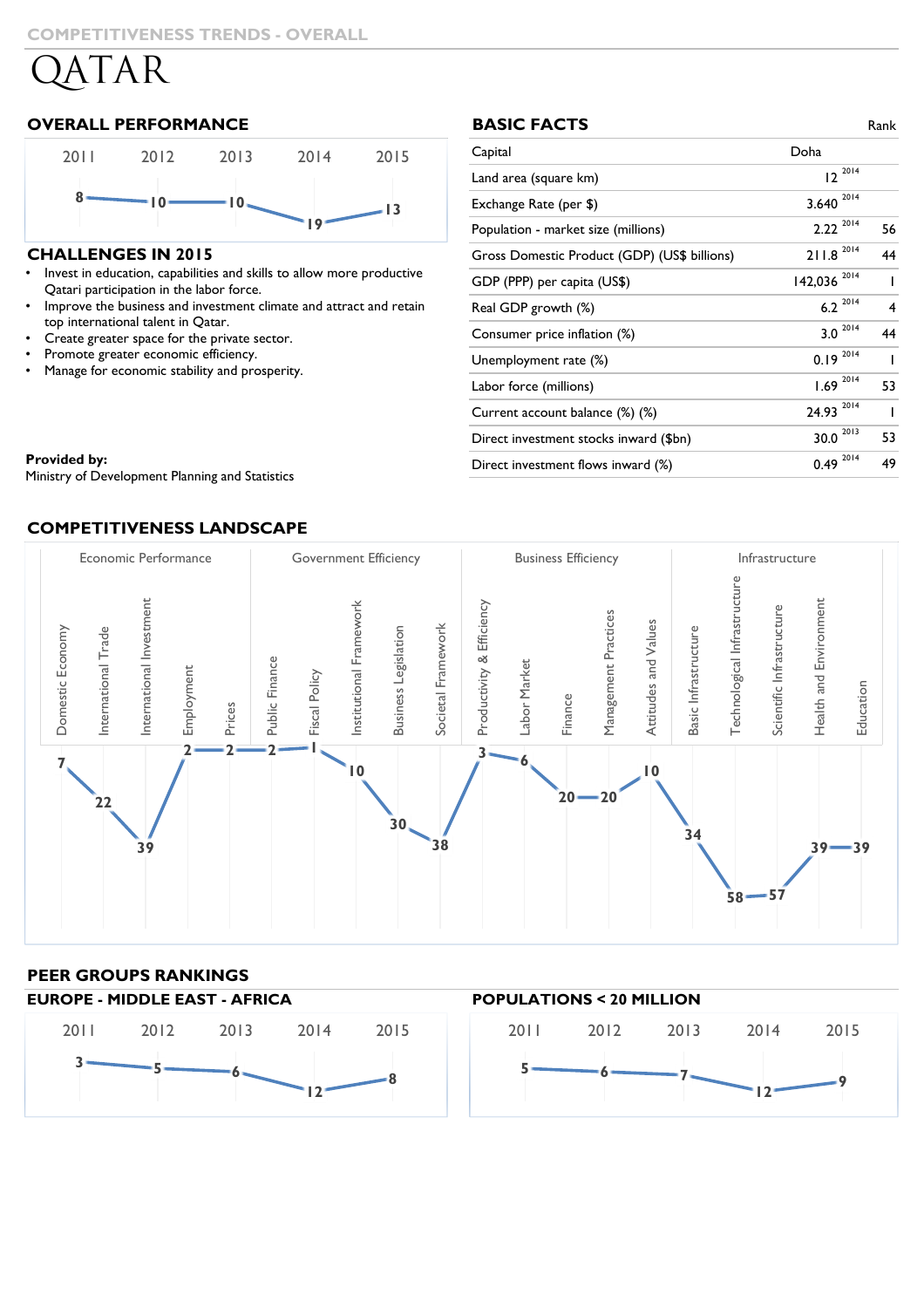# **COMPETITIVENESS EVOLUTION**

The criteria below highlight the 15 biggest Improvements and the 15 biggest Declines in the overall performance of the economy. They are determined by the largest percentage changes in the value of each criterion from one yearbook to the next.

|                                               | <b>WCY</b> | <b>WCY</b>      |                 |                                                         | <b>WCY</b> | <b>WCY</b> |
|-----------------------------------------------|------------|-----------------|-----------------|---------------------------------------------------------|------------|------------|
| <b>IMPROVEMENTS</b>                           | 2014       | 2015            | <b>DECLINES</b> |                                                         | 2014       | 2015       |
| 1.3.05 Direct investment flows inward (\$bn)  | $-0.8$     | 1.0             |                 | 1.1.15 Real GDP growth per capita                       | $-2.59$    | $-4.00$    |
| 1.3.06 Direct investment flows inward (%)     | $-0.42$    | 0.49            |                 | 4.5.03 Public expenditure on education per pupil (secor | 16         | 10         |
| 4.3.18 Number of patents in force             | 0.8        | 2.0             |                 | 4.2.13 Information technology skills                    | 7.22       | 5.13       |
| 2.3.07 Exchange rate stability                | 0.037      | 0.008           |                 | 4.4.26 Quality of life                                  | 7.46       | 5.57       |
| 3.1.04 Labor productivity (PPP)               | 59.74      | 88.95           |                 | 4.2.05 Communications technology                        | 7.53       | 5.63       |
| 3.1.01 Overall productivity (PPP)             |            | 129,395 186,575 |                 | 4.2.18 Funding for technological development            | 6.75       | 5.08       |
| 1.1.21 GDP (PPP) per capita                   |            | 99,371 142,036  |                 | 4.1.20 Future energy supply                             | 7.56       | 5.76       |
| 1.3.03 Direct investment stocks abroad (\$bn) | 20.4       | 28.4            |                 | 4.2.06 Connectivity                                     | 7.16       | 5.56       |
| 4.3.16 Patent applications per capita         | 3.06       | 4.19            |                 | 4.2.19 Technological regulation                         | 6.64       | 5.16       |
| 1.4.07 Long-term unemployment                 | 0.06       | 0.04            |                 | 4.2.17 Development and application of technology        | 6.64       | 5.17       |
| 1.2.12 Exports of commercial services (\$bn)  | 10.13      | 13.39           |                 | 4.2.16 Public-private partnerships                      | 6.30       | 4.92       |
| 1.4.08 Youth unemployment                     | 1.14       | 0.79            |                 | 4.5.18 Language skills                                  | 6.46       | 5.09       |
| 1.3.04 Direct investment stocks abroad (%)    | 10.75      | 13.99           |                 | 1.2.18 Export concentration by product                  | 77         | 92         |
| 1.4.06 Unemployment rate                      | 0.27       | 0.19            |                 | 1.3.02 Direct investment flows abroad (%)               | 3.96       | 3.19       |
| 2.2.01 Collected total tax revenues           | 9.05       | 6.50            |                 | 4.2.23 Cyber security                                   | 6.87       | 5.53       |

## **KEY ATTRACTIVENESS INDICATORS**

From a list of 15 indicators, respondents of the Executive Opinion Survey were asked to select 5 that they perceived as the key attractiveness factors of their economy. The chart shows the percentage of responses per indicator from the highest number of responses to the lowest.

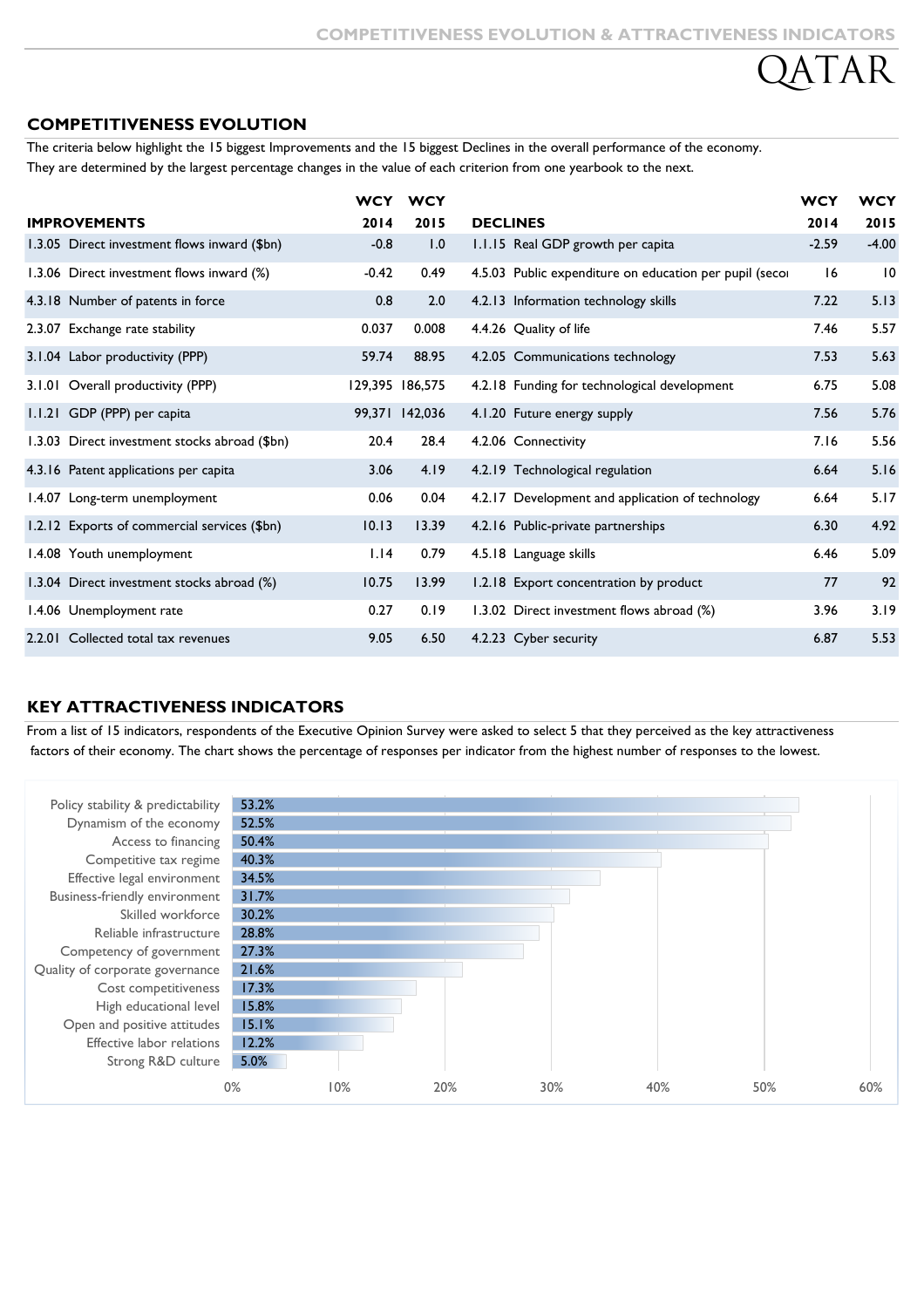# **ECONOMIC PERFORMANCE**



| <b>Sub-Factor Rankings:</b> |    | 2014 2015 |
|-----------------------------|----|-----------|
| Domestic Economy            |    |           |
| International Trade         | 24 | רר        |
| International Investment    | 46 | 39        |
| Employment                  | ר  |           |
| Prices                      |    |           |

# **GOVERNMENT EFFICIENCY**



| <b>Sub-Factor Rankings:</b> |     | 2014 2015 |
|-----------------------------|-----|-----------|
| <b>Public Finance</b>       |     |           |
| <b>Fiscal Policy</b>        |     |           |
| Institutional Framework     | 15  | I ()      |
| <b>Business Legislation</b> | 35  | 30        |
| Societal Framework          | 4 I | 38        |

# **BUSINESS EFFICIENCY**



| <b>Sub-Factor Rankings:</b> | 2014 2015 |    |
|-----------------------------|-----------|----|
| Productivity & Efficiency   | 77        |    |
| Labor Market                | 10        |    |
| Finance                     | 33        | 20 |
| <b>Management Practices</b> | 77        | 20 |
| <b>Attitudes and Values</b> | 7 I       |    |

# **INFRASTRUCTURE**



| <b>Sub-Factor Rankings:</b>  | 2014 2015 |    |
|------------------------------|-----------|----|
| Basic Infrastructure         | 27        | 34 |
| Technological Infrastructure | 53        | 58 |
| Scientific Infrastructure    | 53        | 57 |
| Health and Environment       | 38        | 39 |
| Education                    |           | 39 |